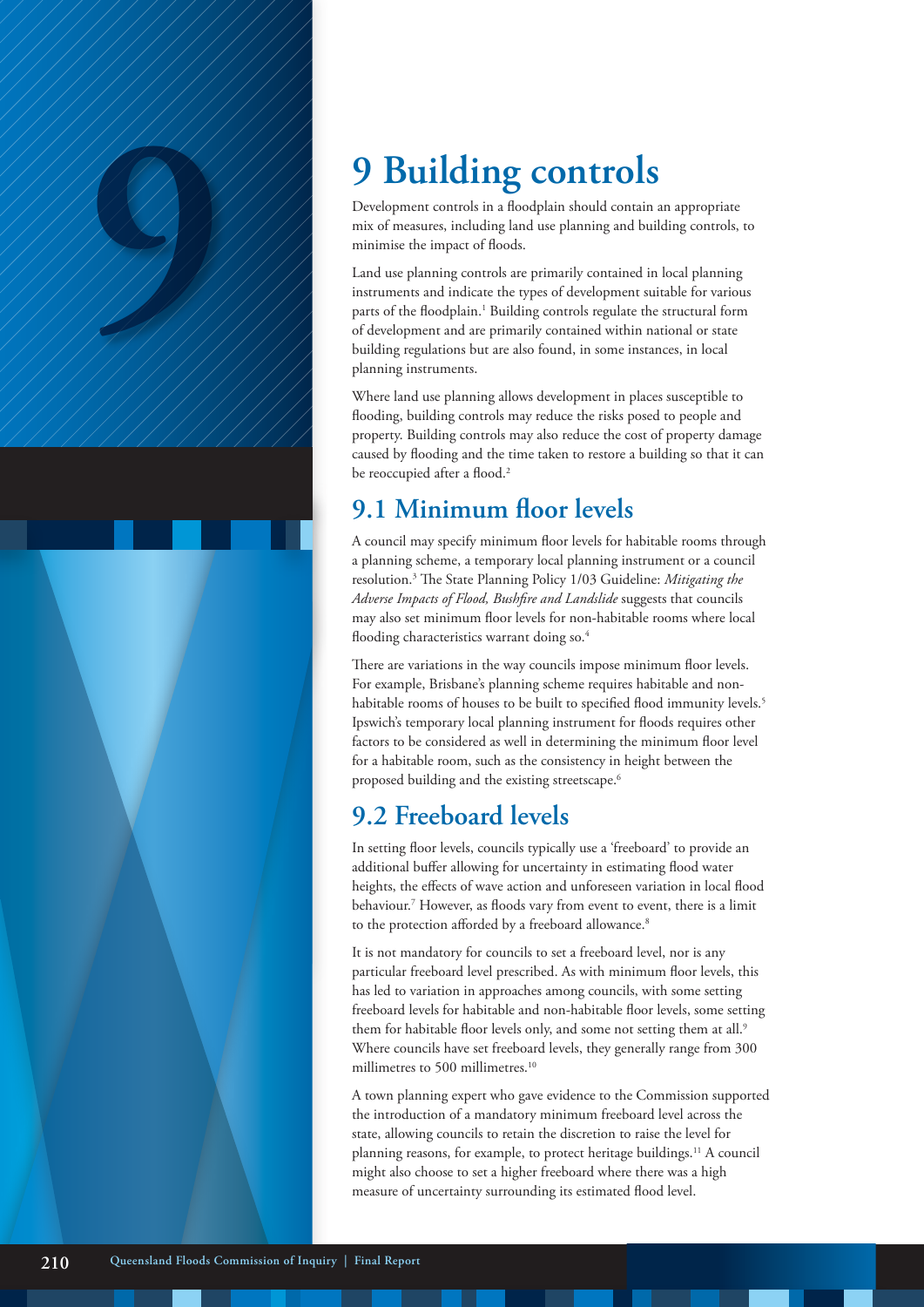The Queensland Government intends to introduce a new mandatory part to the Queensland Development Code: mandatory part 3.5 'Construction of buildings in flood hazard areas'.12 The proposed new part establishes a standard minimum freeboard of 300 millimetres,<sup>13</sup> but leaves councils free to set a greater freeboard height, if they consider it necessary.14 The operation of the proposed new part is discussed in further detail in section *9.5 Proposed new part of the Queensland Development Code: 'Construction of buildings in flood hazard areas*'.

# **9.3 Building materials and design**

The question arises as to whether there should be greater regulation, in areas at risk from flooding, of the design and types of materials used in the construction of buildings and other structures.

A town planning consultant submitted to the Commission that despite the obvious benefits of using flood resistant materials and innovative design solutions, the associated costs often discouraged developers from employing them.15 The Property Council of Australia is similarly concerned that prescribed mitigation measures for buildings may add to project costs, reducing their affordability.<sup>16</sup> The Insurance Australia Group has suggested that building standards and codes should be improved so that they better protect property from flood damage, but in a cost effective manner.<sup>17</sup>

Although the Commission does not consider it appropriate for it to prescribe building design and materials, it is worth mentioning the experiences of some building owners whose properties incorporated building materials and design measures to mitigate flood damage. Local and state governments and individual property owners may benefit from considering similar measures.

In Maryborough, businesses in the low-lying marina precinct are some of the first to be affected by flooding of the Mary River. The owner of the main marina building fitted the building with louvre windows that could be easily removed, and built partition walls out of besser block.18 Following the 2010/2011 floods, the building owner and tenants have further adapted the building to enable more efficient evacuation before, and quicker recovery after, flooding by placing equipment on wheels and raising the height of power points.<sup>19</sup>

In Gympie, a furniture store which flooded to its second storey was fully operational within a week of the flood because of its comprehensive evacuation plan<sup>20</sup> and building improvements which better enabled it to cope with and recover from flooding.<sup>21</sup> The improvements included constructing walls from modern fibrous cement, using acrylic water based paint, raising the height of electricity supply points and using flood resistant floor materials.<sup>22</sup>

A residence in West End in Brisbane, built on the edge of the Brisbane River, includes several features designed to reduce any flood related damage. Design features included ensuring there was no built-in furniture in the downstairs area. Water resistant materials were used to build the doors and walls of the lower levels.<sup>23</sup>

Some councils have also benefited from designing their buildings to be more flood resilient. For example, Ipswich City Council designed the caretaker's residence and kiosk at Colleges Crossing so they could be dismantled and removed before flooding occurs.<sup>24</sup> The council proposes to construct its public buildings from concrete rather than timber to lower any cost of cleaning and restoration after a flood.<sup>25</sup>

The location of essential services such as lifts, electrical switch boards and back-up power supplies is also a relevant consideration in the design of a building to mitigate effects of flooding. The proposed new part of the Queensland Development Code introduces standards for the location of essential services in buildings.<sup>26</sup> This is further discussed in section *10.3 Electrical infrastructure*.

The proposed new part of the Queensland Development Code establishes requirements about the design of residential buildings.27 Building Codes Queensland is also considering introducing non-mandatory provisions into the Queensland Development Code relating to the use of water resistant materials of a non-structural nature. Some councils have indicated they will incorporate these standards into their local planning instruments, making them mandatory.28 Following the 2010/2011 floods, a number of councils included standards about the use of flood resilient materials in their temporary local planning instruments.29 Matters of building materials and design are also referred to in the model code proposed by the Queensland Reconstruction Authority.30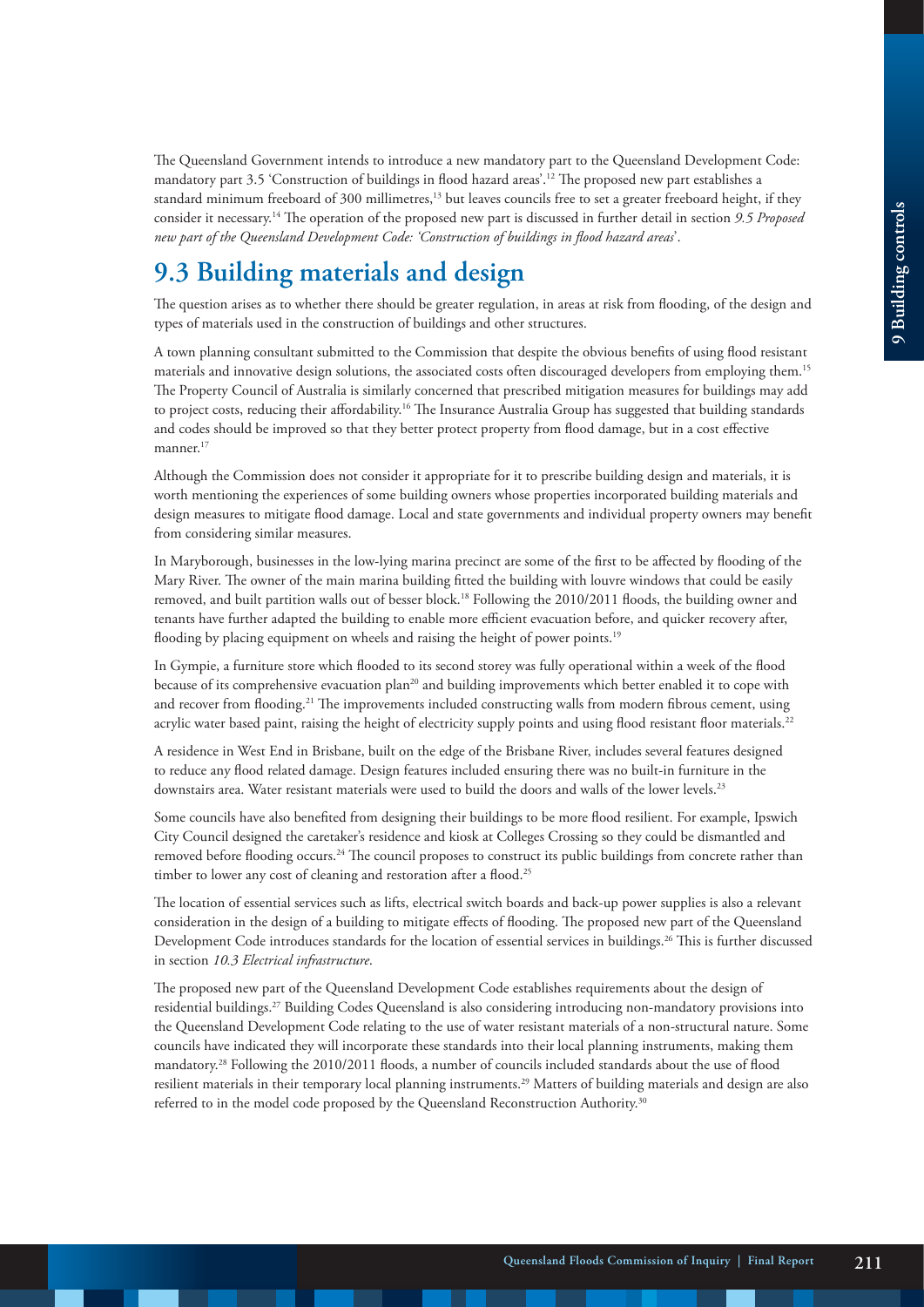## **9.4 State versus local regulation**

There is agreement in the building industry about the need for more detailed building controls in areas susceptible to flooding.<sup>31</sup> However, there is some debate about which level of government should regulate these types of controls.

Certain aspects of building work are assessed by a building certifier against the Queensland Development Code; other aspects of building work may be assessed by a council, if it has incorporated building controls in its planning scheme.<sup>32</sup> Building work regulated by the Queensland Development Code cannot be regulated by planning schemes.<sup>33</sup> This rule did not apply to temporary local planning instruments, but the Queensland Government has recently passed the *Sustainable Planning and Other Legislation Amendment Act 2012*, which ensures that temporary local planning instruments are also unable to regulate building work covered by the Queensland Development Code.<sup>34</sup>

The Queensland Government Planner considers it is appropriate to incorporate building controls into either building codes (which include the Queensland Development Code) or into local planning instruments (which include planning schemes and temporary local planning instruments).<sup>35</sup>

On the other hand, Building Codes Queensland considers it is generally inappropriate for building controls to be included in local planning instruments.<sup>36</sup> Building Codes Queensland's view is that compliance with building controls is a matter best addressed through dedicated building codes that are routinely used by the construction industry, such as the Queensland Development Code and the Building Code of Australia.<sup>37</sup> It argues that if building design criteria were included in local planning instruments, there would be variation in building requirements and terminology across councils.<sup>38</sup>

Building Codes Queensland also notes that any overlap between local planning instruments and building codes may create uncertainty for building certifiers<sup>39</sup> and lead to duplication in processes, creating additional costs and delays in the development application process.<sup>40</sup>

However, Ipswich City Council's view is that planning schemes should deal with building design, habitable floor levels and the placement of buildings,<sup>41</sup> whereas structural adequacy, use of flood resistant materials and construction techniques should be regulated by the Queensland Development Code.<sup>42</sup>

For some aspects of building controls for areas at risk of flooding, this debate will be resolved with the introduction of a proposed new part of the Queensland Development Code: Mandatory Part 3.5 'Construction of Buildings in Flood Hazard Areas'.

### **9.5 Proposed new part of the Queensland Development Code: 'Construction of buildings in flood hazard areas'**

The Queensland Development Code consolidates many of Queensland's building standards into a single document and is applied by building certifiers in the assessment of applications for building work.43 It incorporates and adds to many of the standards contained in the Building Code of Australia<sup>44</sup> and regulates a range of building matters such as the design and siting of certain buildings, fire safety and the establishment of swimming pool barriers.

Some parts of the Queensland Development Code are mandatory,<sup>45</sup> other parts are not. The non-mandatory parts of the code provide model standards which may be modified by councils to suit local circumstances and incorporated into planning schemes. The code, as it is presently framed, does not include any mandatory or nonmandatory parts that regulate the construction of buildings in areas at risk of flooding.

The Building Code of Australia contains provisions dealing with natural hazards including bushfires, earthquakes and cyclones, though, like the Queensland Development Code, it does not deal with flood. The Commonwealth Government attributes this omission to the fact that planning authorities have the power to prohibit building in areas at risk from flooding and to require habitable floors to be above a specified flood level.<sup>46</sup>

The Australian Building Codes Board has recently developed the 'Draft Standard for Construction of Buildings in Flood Hazard Areas'<sup>47</sup> to address the lack of specific state or national building regulation for how buildings should be constructed in areas at risk of flooding.

Basing its work on this draft national standard, Building Codes Queensland has prepared a proposed new Mandatory Part 3.5 of the Queensland Development Code, 'Construction of Buildings in Flood Hazard Areas'.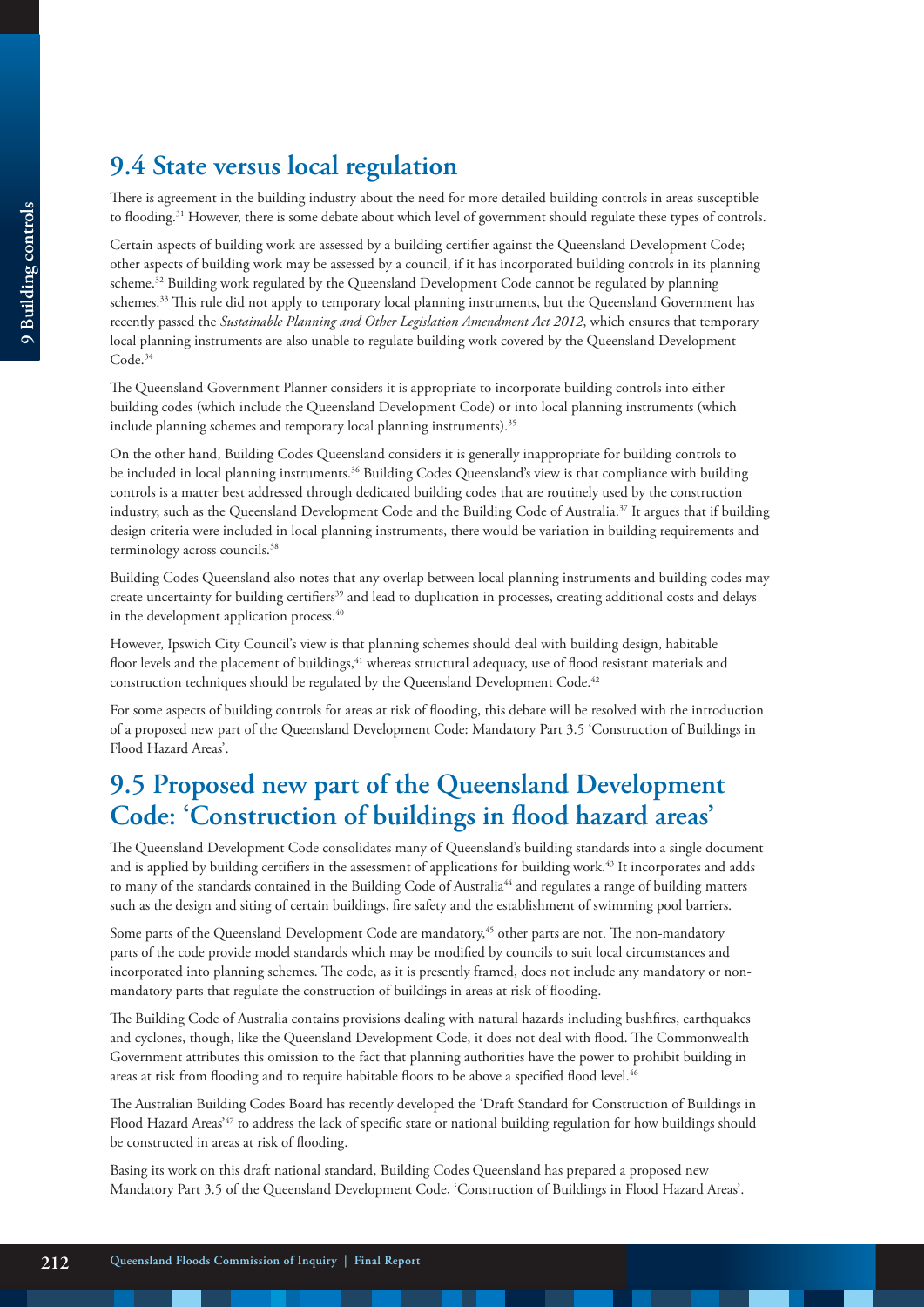Queensland's proposed new part has three performance requirements which establish new standards for buildings in areas at risk from flooding. They are (paraphrased):

- to maintain the structural integrity of residential buildings during a flood
- to set criteria for the design and location of utilities<sup>48</sup> (for example, electrical switchboards and lift motors)<sup>49</sup>
- to protect sanitary drains from backflow.<sup>50</sup>

The first reflects, for the most part, the draft national standard, but the second and third do not appear in the draft national standard.

A more detailed discussion of the second and third performance requirements is in sections *10.1 Sewage and sewerage* and *10.3 Electrical infrastructure*.

The Queensland Government has indicated that the proposed new part will commence following the release of this report in early 2012,51 but before the finalisation of the draft national standard, which will be available for adoption by states and territories on 1 May 2013.<sup>52</sup>

#### **9.5.1 Required flood information**

The Commission has concerns the proposed new part may, in certain circumstances, be unduly onerous for applicants wishing to build in areas at risk of flooding.

For the proposed new part to apply to building work, the following is required:

- the relevant council must have designated a 'flood hazard area'53 within its region
- the building work is proposed within the designated flood hazard area
- the building work is proposed below a particular level, known as the 'defined flood level', within that flood hazard area.<sup>54</sup>

The defined flood level, for a lot located in a flood hazard area, in the proposed new part is defined to mean:

- a. the expected flood level for the area declared by a Local Government under the *Building Regulation 2006*, section 13; or
- b. if a Local Government has not declared an expected flood level
	- i. the 1% *Annual Exceedance Probability* flood level for the lot, as determined by a *competent person*; or
	- ii. the highest recorded flood level for the lot.<sup>55</sup>

It is not apparent whether clause (b)(ii) of the definition requires that a flood level has been recorded at the lot, or whether it is sufficient for the flood level at the lot to be worked out from a recorded flood level at some other place (for example, at a gauge). If the latter, the definition does not contain any indication who should determine the highest recorded flood level for a lot. Neither part of clause (b) provides any information about how the relevant flood level is to be determined.

The effect of the definition seems to be that, where a council has designated a flood hazard area but has not declared an expected flood level, it is left to the building applicant to ascertain either the 1% AEP flood level or the highest recorded flood level for the relevant lot.

This scenario may arise, for example, where a council has adopted the Queensland Reconstruction Authority maps, without amendment, for the purpose of designating its flood hazard area.<sup>56</sup> While these maps may assist councils to identify areas where future flood investigations are required, they do not establish flood levels for all lots.<sup>57</sup> Flood levels might be able to be worked out where there is a gauge nearby, but for lots not directly adjacent to a gauge, further work will have to be done. (For further discussion about the Queensland Reconstruction Authority maps see section *2.7.3 Assessment of mapping options*.)

As well as the problems of determining the defined flood level, there are the difficulties of meeting the first requirement of the proposed new part, which is, in effect, that the building be designed and constructed to withstand a flood.<sup>58</sup> The proposed acceptable solution 'A1' (which entails compliance with sections of the draft national standard) applies only where one of the following also applies: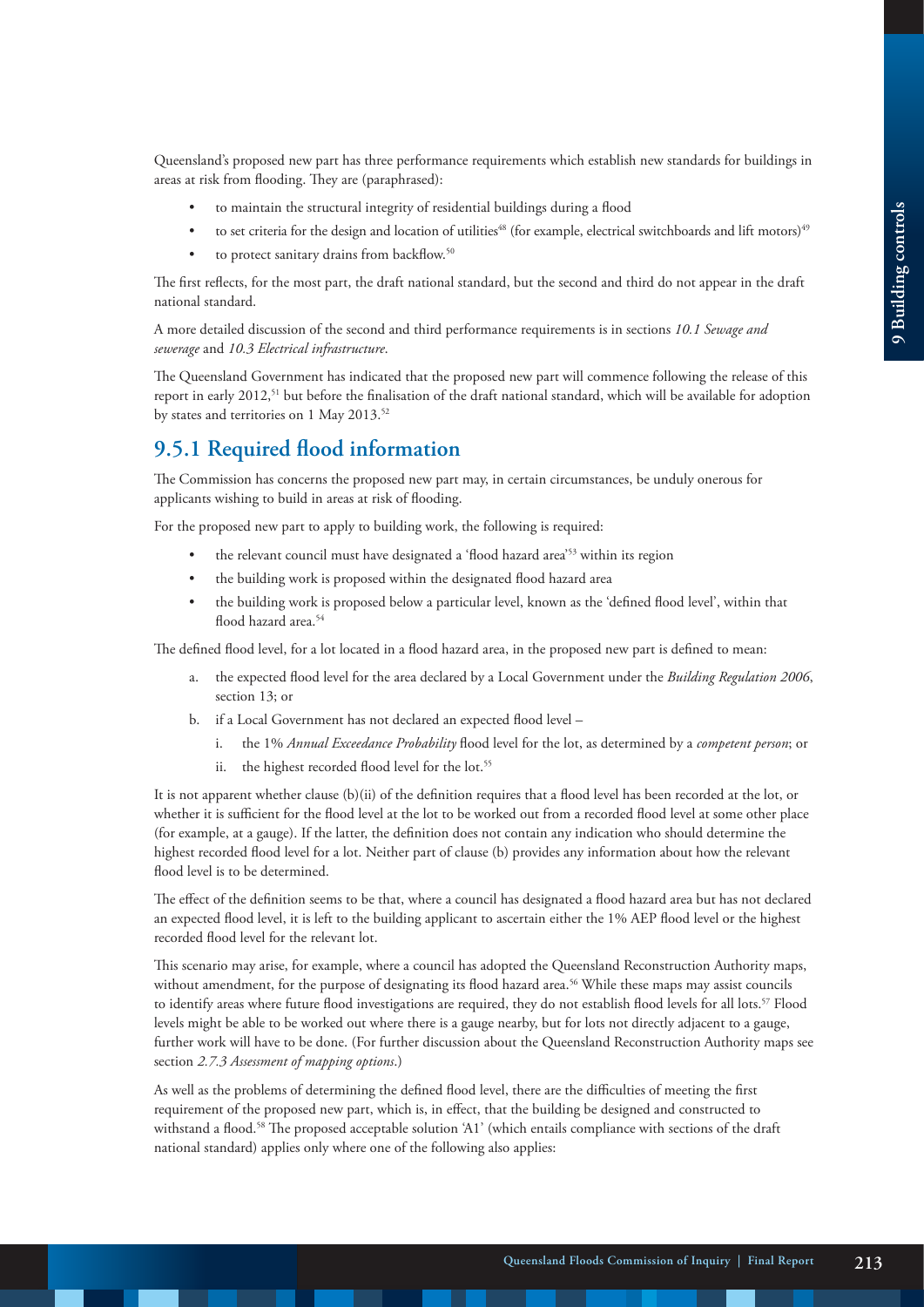- a. the Local Government has declared, under section 13 of the *Building Regulation 2006*, an expected *maximum flow velocity* for the area in which the lot is located, that is less than 1.5 metres per second; or
- b. it is reasonable to expect the lot to be subjected to a *maximum flow velocity* of less than 1.5 metres per second; or
- c. the lot is located in an *inactive flow* or *backwater area.*<sup>59</sup>

That provision contemplates that councils will (after the necessary amendment of section 13 of the *Building Regulation 2006*) be able to declare the expected maximum flow velocities of flood water and to designate inactive flow or backwater areas.<sup>60</sup>

Where the defined flood level and 'maximum flow velocity' information for a lot are not declared by the relevant council, the building applicant may need to engage an engineer to establish them.61 Hydrologic and hydraulic models are likely to be required.62 The extent of the flood modelling required to determine the relevant flood level and flow velocity will depend upon the size and complexity of the watercourse, or the flow path, affecting the particular property.<sup>63</sup> (Flood studies are discussed further in section 2.2.)

Concerns have been raised about the time and cost implications for councils in obtaining the relevant flood data required to implement the proposed new part.<sup>64</sup> It has also been suggested that the potential requirement for a sitespecific flood analysis where a council has not declared (for example) a defined flood level in its flood hazard area may be 'both impractical and cost prohibitive' for applicants for all but the largest of projects.<sup>65</sup> And it is said, with some justice, that it is unreasonable to require an applicant to obtain information about the maximum velocity of flow to which the entire lot is subjected and whether it is in the inactive flow or backwater area, when in fact the proposed development may only occupy a part of a lot, unaffected by flooding problems.<sup>66</sup>

### *Recommendations*

- 9.1 The proposed new part of the Queensland Development Code, Mandatory Part 3.5 'Construction of buildings in flood hazard areas', should be amended so that the performance requirement relating to building design and construction (Performance Requirement P1) for building on a lot will only be triggered where the council has:
	- designated part of its area as a natural hazard management area (flood) under section 13 of the *Building Regulation 2006*, and
	- either:
		- declared a height to be the expected flood level under section 13 of the *Building Regulation 2006*, or
		- adopted a highest recorded flood level for the lot, and
	- either:
		- declared a velocity to be the expected maximum velocity of flood water for the area in which the lot is located, or
		- designated the area in which the lot is located an inactive flow or backwater area.
- 9.2 The proposed new part of the Queensland Development Code, Mandatory Part 3.5 'Construction of buildings in flood hazard areas', should be amended so that the performance requirements about utilities and sanitary drains (Performance Requirement P2 and P3) for building on a lot will only be triggered where the council has:
	- designated part of its area as a natural hazard management area (flood) under section 13 of the *Building Regulation 2006*, and
	- either:
		- declared a height to be the expected flood level under section 13 of the *Building Regulation 2006*, or
		- adopted a highest recorded flood level for the lot.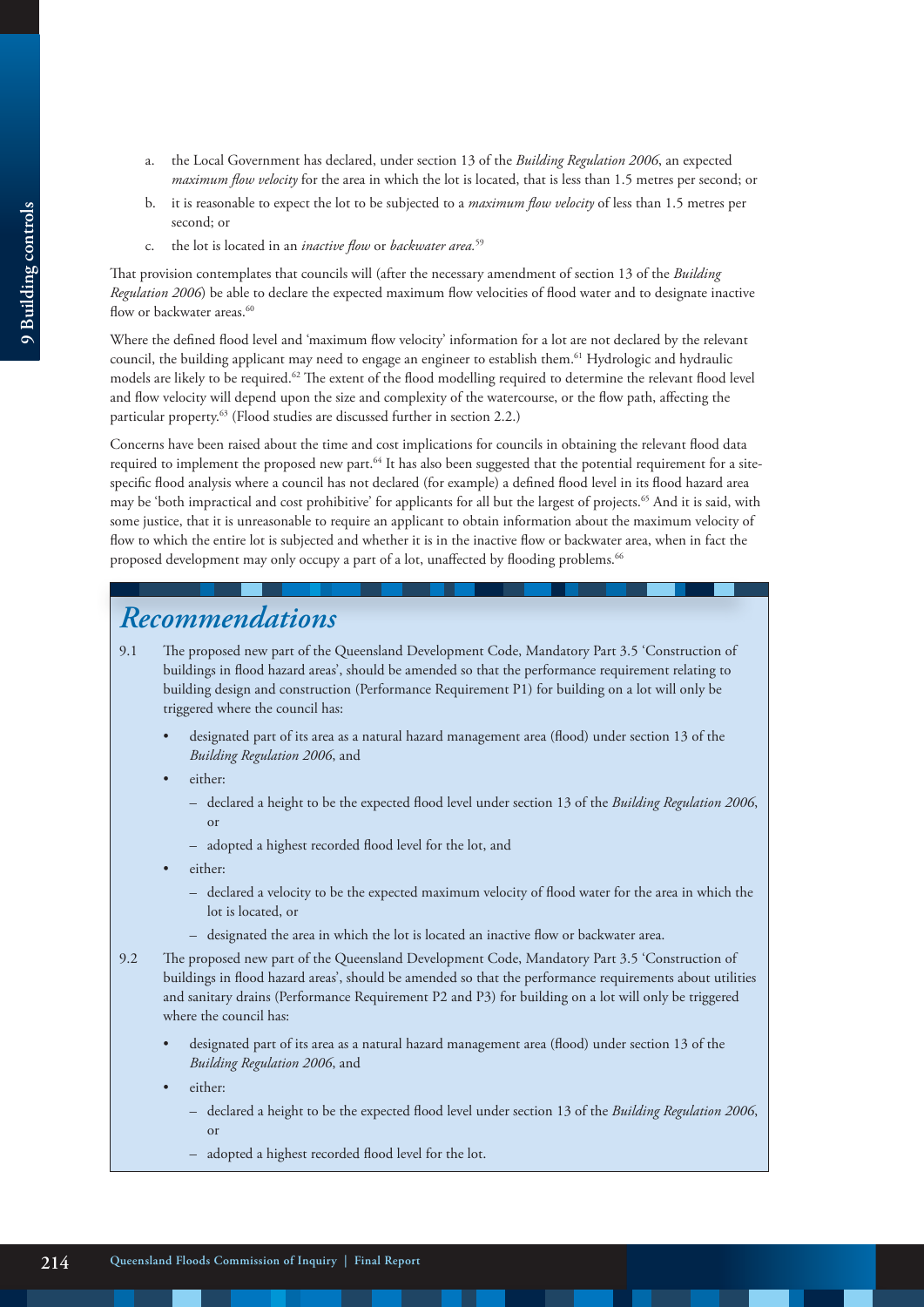### *Recommendation*

- 9.3 The Queensland Government should consider amending the 'Limitation' section of the proposed new part of the Queensland Development Code, Mandatory Part 3.5 'Construction of buildings in flood hazard areas', to allow for the possible application of 'acceptable solution A1' to a building located on a lot if:
	- it is reasonable to expect the part of the lot on which the building work is proposed to be subjected to a maximum velocity of less than 1.5 metres per second, or
	- the part of the lot on which the building work is proposed is located in an inactive flow or backwater area.

### **9.5.2 Assessing building applications against the proposed new part**

A building certifier generally assesses building work applications.<sup>67</sup> A council may also become involved in the assessment process as a 'concurrence agency'.68 This enables the council to require the building certifier to refuse the application, approve it in its entirety or impose conditions on the approval of the application.<sup>69</sup>

Ipswich City Council has concerns about how building certifiers will deal with the determination of technical flood issues, such as calculating maximum velocities, when applying the proposed new part.70 It considers that councils should have the primary responsibility for assessing building work applications within a flood hazard area, or, at a minimum, be a concurrence agency for these applications.<sup>71</sup>

It is logical that the entity assessing a building application to which the proposed new part applies should have the appropriate technical expertise to make informed decisions.

In circumstances where the proposed new part applies to a building application, a council (as the concurrence agency) will be able to indicate to a building certifier that it would be 'impractical or undesirable' for the building to comply with some requirements of the part.<sup>72</sup> This enables councils to exercise discretion in circumstances where there are competing planning considerations.<sup>73</sup> For example, a council may consider it to be 'impractical or undesirable' to build an extension to an existing building above the defined flood level where the existing building is at a lower level.74

The breadth and imprecision of the expression 'impractical or undesirable' may result in its inconsistent application by councils: this would run counter to one of its objectives, which is to introduce consistency in the application of building regulations.75 It has been suggested to the Commission that the expression is also likely to introduce uncertainty, because its terms have not been used before in a planning context. It was suggested the expression be rephrased to be more consistent with the language of the *Sustainable Planning Act,* by amending the proposed new part to provide that councils can decide whether there are sufficient grounds to justify the decision to approve a development, despite any conflict with the proposed new part.<sup>76</sup>

The Queensland Government contends that the current wording provides flexibility for councils to consider a wide range of matters when making their determinations.<sup>77</sup> To assist in interpretation of the provision, the Queensland Government included in the proposed new part some examples of the types of matters a council may wish to consider. These include:

- the expected level of flood inundation, the level of surrounding homes and any practical difficulties in achieving compliance
- the level of an existing building for additions and any practical difficulties in achieving compliance
- heritage or other planning related matters.<sup>78</sup>

The Queensland Government also intends to develop material to guide councils on the types of matters they may wish to consider when making a decision.<sup>79</sup> The Commission believes this may go some way to ensuring consistent decisions are made.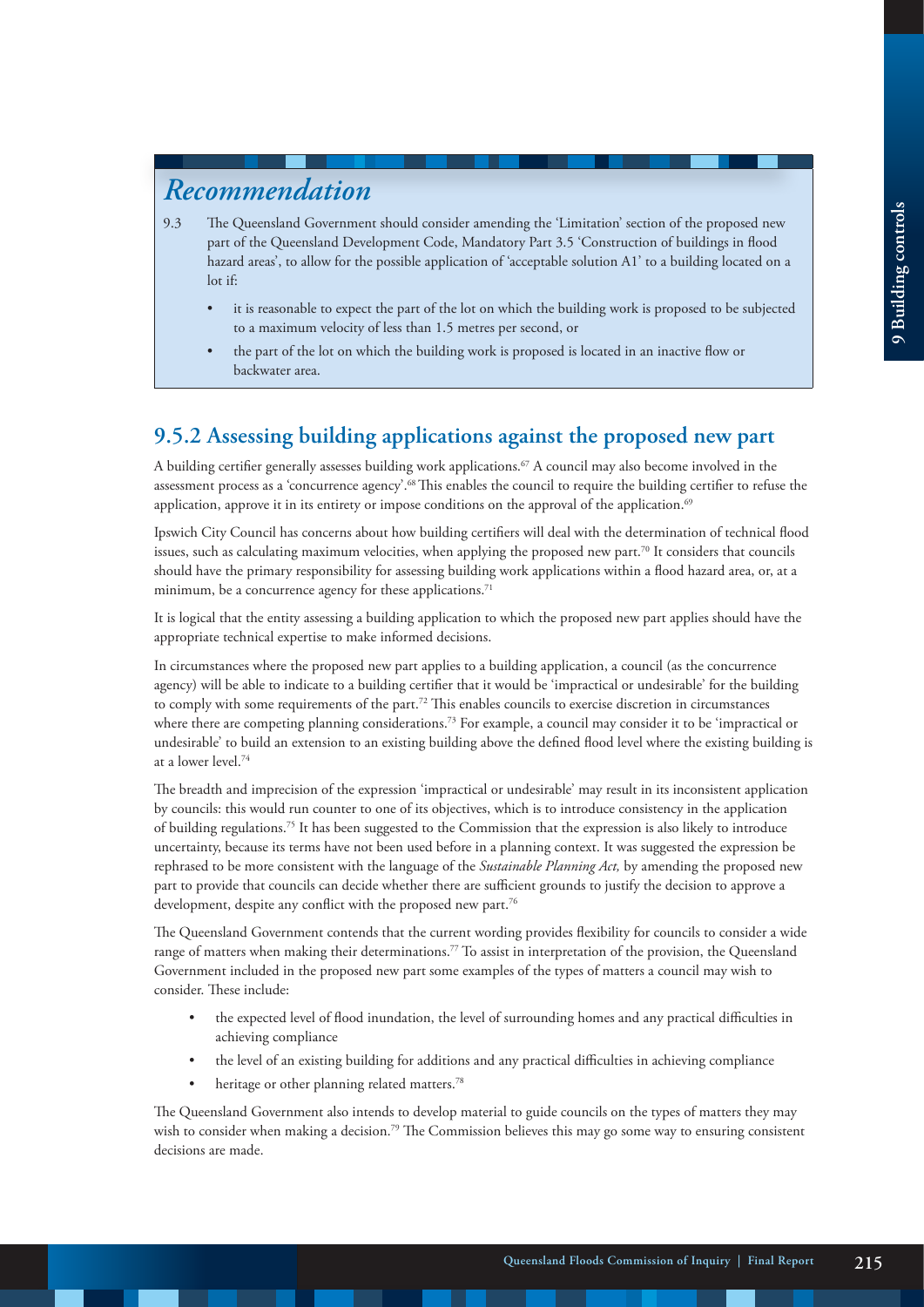### **9.5.3 Early adoption of the proposed new part**

The Queensland Government intends to adopt the proposed new part in early 2012,<sup>80</sup> which is prior to the finalisation of the draft national standard (expected to be available for adoption on 1 May 2013).

The draft national standard is to be the subject of consultation throughout Australia to identify compliance costs, effects on competition and ways to maximise the efficiency of the new requirements.81 The results of that consultation are expected to be provided to the Australian Building Codes Board in February 2012.<sup>82</sup>

Building Codes Queensland asserts that the early adoption of the proposed new part is necessary to address the immediate need for detailed standards for constructing new buildings as well as to improve flood resilience of communities across Queensland.<sup>83</sup>

On 26 July 2011, Building Codes Queensland circulated a 'Building Newsflash bulletin' to building organisations, industry groups, councils and members of the general public seeking comments on the implementation of the proposed new part.84 The proposed new part has also been published on the Department of Local Government and Planning's website, with an explanatory note**.** 85 That is the extent of public consultation. Building Codes Queensland has also consulted directly with various councils, the Queensland Reconstruction Authority and other building industry representatives.

The consultation process for the draft national standard has not yet been completed.<sup>86</sup> The Commonwealth Government anticipates the results of the consultation process will be available by June 2012.<sup>87</sup>

The Commonwealth Government expects the Queensland Government will undertake a similar consultation process before the proposed new part commences.88 Examples of what the Commonwealth Government believes the Queensland Government may need to consider as part of the consultation process include:

- the potential costs for councils of undertaking flood studies to determine maximum velocities or to identify inactive flow or backwater areas
- the potential costs for applicants of engaging suitably qualified professionals to determine flood levels or flood behaviour
- the costs of building materials or design solutions to meet the requirements of the proposed new part.<sup>89</sup>

The Commission acknowledges the advantages of prompt attention to ensuring proper regulation of building in flood risk areas. However, it would be unfortunate if measures were put in place hastily, without proper consideration of their implications for both councils and those wishing to build, and without the benefit of more extensive public consultation.

# **(Endnotes)**

- 1 Local planning instruments include planning schemes, temporary local planning instruments and planning scheme policies (section 77, *Sustainable Planning Act 2009*) and are discussed in more detail in chapter *3 Planning framework*  and in chapter *5 Local planning instruments*.
- 2 Exhibit 966, Report of Paul Grech, *Report to Queensland Floods Commission of Inquiry Addressing Town Planning Issues*, 15 October 2011 [p42: para 19.2].
- 3 Minimum floor levels of buildings are regulated by the *Building Act 1975*. Section 13(1)(b) of the *Building Regulation 2006* allows councils to declare minimum floor levels for habitable rooms. Non-Mandatory Part 1.5 'Floor Heights' of the Queensland Development Code may be adopted by councils to establish minimum floor levels for residential dwellings.
- 4 State Planning Policy 1/03 Guideline: *Mitigating the Adverse Impacts of Flood, Bushfire and Landslide* [p58].
- 5 Brisbane City Council, Brisbane City Plan 2000, Chapter 5 'House Code', Section 4 'Performance Criteria and Acceptable Solutions', Section 4.1 'General Requirements' [p100-101].
- 6 Ipswich City Council Temporary Local Planning Instrument 01/2001 – Flooding Regulation [p5, 7].
- 7 Exhibit 1007, Standing Committee on Agriculture and Resource Management (SCARM), Floodplain management in Australia: best practice principles and guidelines, SCARM Report 73, 2000 [p23]. Freeboard is also defined in the glossary.
- 8 Transcript, Glen Brumby, 28 September 2011, Brisbane [p3328, 3329].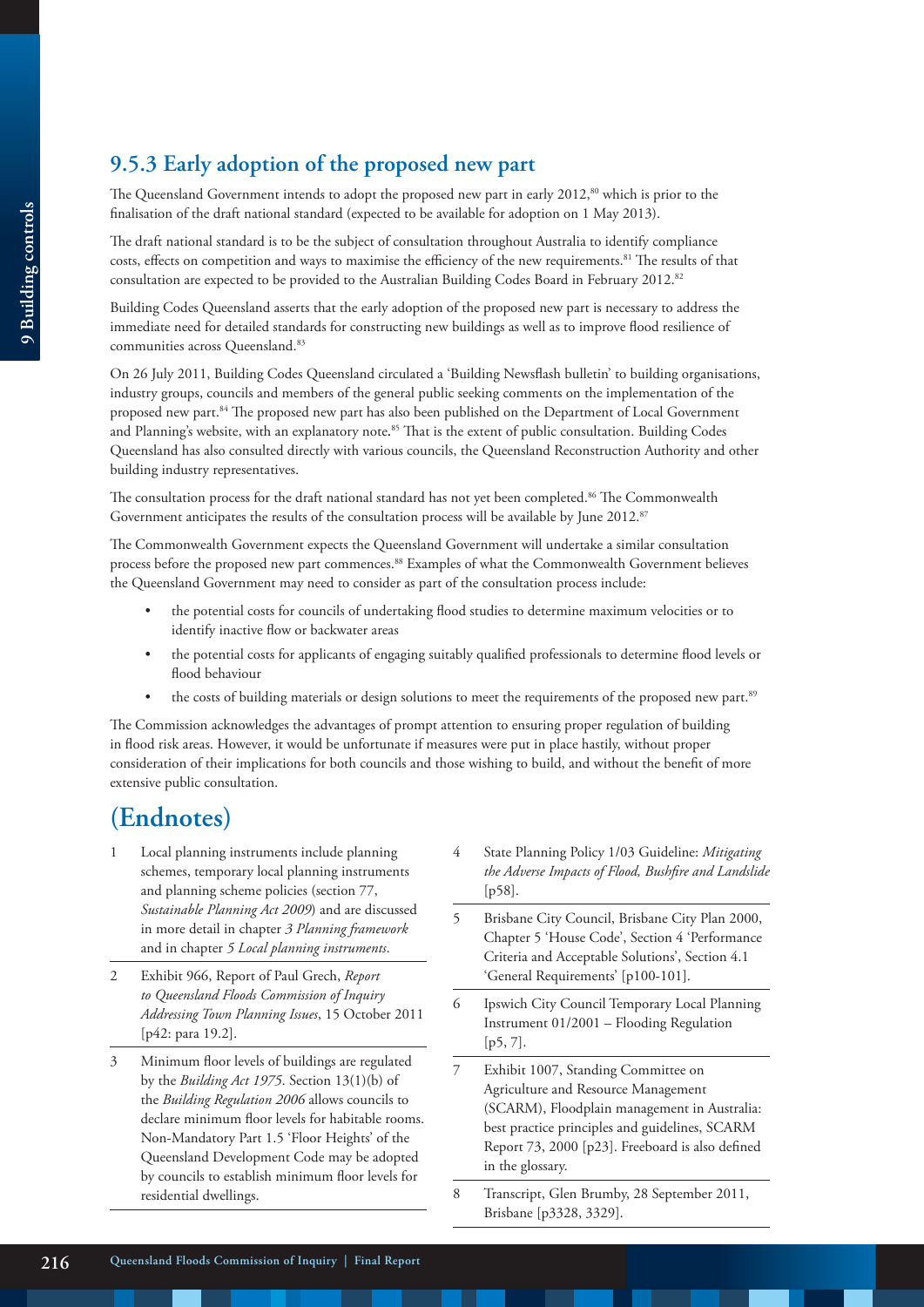- 9 Exhibit 666, Statement of Glen Brumby, 15 September 2011, Attachment 19: subattachment 4.
- 10 Exhibit 666, Statement of Glen Brumby, 15 September 2011, Attachment 19: subattachment 4; Exhibit 1007, Standing Committee on Agriculture and Resource Management (SCARM), Floodplain management in Australia: best practice principles and guidelines, SCARM Report 73, 2000 [p23].
- 11 Exhibit 964, Report of Steve Reynolds, *Building Controls for Flood Hazard Areas*, 7 November 2011 [p13: para 36].
- 12 The Oueensland Development Code contains mandatory and non-mandatory building standards that are used by building certifiers to assess building applications. It is available at the Department of Local Government and Planning website at www.dlgp.qld.gov.au/building/ queensland-development-code.html accessed on 20 January 2012.
- 13 Draft Mandatory Part 3.5, Queensland Development Code, Construction of Buildings in Flood Hazard Areas, 21 November 2011 [p5].
- 14 Statement of Glen Brumby, 16 November 2011 [p4: para 5(g)].
- 15 Submission of John Brannock (Brannock and Associates), 4 April 2011 [p5].
- 16 Submission of Property Council of Australia, 4 April 2011 [p3].
- 17 Submission of Insurance Australia Group, 31 March 2011 [p7].
- 18 Exhibit 795, Statement of Michael Cox, 28 September 2011 [p7: para 26].
- 19 Exhibit 795, Statement of Michael Cox, 28 September 2011 [p7: para 26]; Transcript, Michael Cox, 12 October 2011, Maryborough [p3994].
- 20 Evacuation plans are further discussed at section *8.3 Development conditions*.
- 21 Exhibit 817, Statement of Amanda White, 28 September 2011 [p1: para 3].
- 22 Exhibit 817, Statement of Amanda White, 28 September 2011 [p1: para 4 – p2: para 9].
- 23 Exhibit 585, Statement of Emma Scragg, 24 August 2011 [p3: para 4 – p4: para 7].
- 24 Exhibit 853, Statement of Carl Wulff, 2 September 2011 [p15: para 83]; Transcript, Carl Wulff, 19 October 2011, Ipswich [p4192].
- 25 Transcript, Carl Wulff, 19 October 2011, Ipswich [ $p4191$ ].
- 26 Draft Mandatory Part 3.5, Queensland Development Code, Construction of Buildings in Flood Hazard Areas, 21 November 2011 [p7].
- 27 Draft Mandatory Part 3.5, Queensland Development Code, Construction of Buildings in Flood Hazard Areas, Performance requirement P1, 21 November 2011 [p7].
- 28 Exhibit 666, Statement of Glen Brumby, 15 September 2011 [p12: para 50-51].
- 29 Exhibit 666, Statement of Glen Brumby, 15 September 2011 [p12: para 52]. For a discussion about temporary local planning instruments introduced following the 2010/2011 floods see section *5.2 Temporary local planning instruments*.
- 30 The model code is discussed in more detail in section *4.2.2 The Model Code provided by the Queensland Reconstruction Authority*.
- 31 Exhibit 666, Statement of Glen Brumby, 15 September 2011 [p13: para 53].
- 32 Chapter 4, Part 1, Division 1, *Building Act 1975*; Chapter 4, Part 2, Division 1, *Building Act 1975*.
- 33 Section 86, *Sustainable Planning Act 2009*; Sections 32, *Building Act 1975*; Section 33, *Building Act 1975.*
- 34 Clause 62, Sustainable Planning and Other Legislation Amendment Bill 2011.
- 35 Transcript, Gary White, 7 November 2011, Brisbane [p4620].
- 36 Exhibit 1015, Statement of Glen Brumby, 1 November 2011 [p4: para 15].
- 37 Exhibit 1015, Statement of Glen Brumby, 1 November 2011 [p4: para 15].
- 38 Exhibit 1015, Statement of Glen Brumby, 1 November 2011 [p4: para 17].
- 39 Exhibit 1015, Statement of Glen Brumby, 1 November 2011 [p5: para 18].
- 40 There may be duplication when an application is assessed at both the planning and building approval stage, see Exhibit 1015, Statement of Glen Brumby, 1 November 2011 [p4: para 19].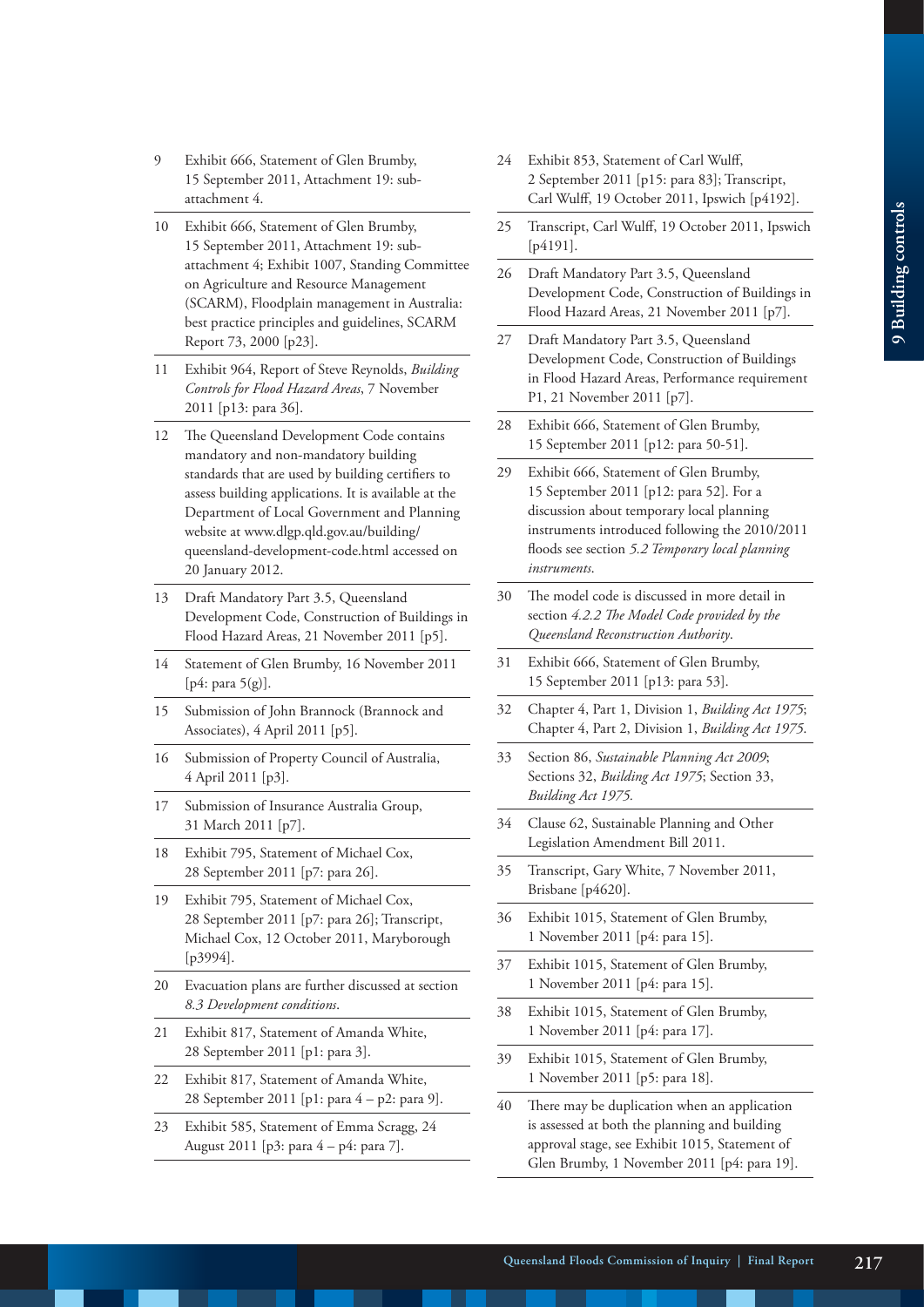- 41 Exhibit 912, Statement of John Adams, 25 October 2011 [p12-13: para 40b].
- 42 Exhibit 912, Statement of John Adams, 25 October 2011 [p13: para 40c].
- 43 Chapter 4, Part 1, Division 1, *Building Act 1975*; Chapter 4, Part 2, Division 1, *Building Act 1975*.
- 44 The Building Code of Australia is a nationally uniform set of technical standards for the design and construction of buildings and other structures. The Building Code of Australia and the Plumbing Code of Australia comprise the National Construction Code. The National Construction Code is regulated by the Australian Building Codes Board. If there is any inconsistency between the Queensland Development Code and the Building Code of Australia, the Queensland Development Code prevails, see Section 35, *Building Act 1975*.
- 45 Schedule 1, *Building Act 1975* details the parts of the Queensland Development Code that have legislative effect.
- 46 Exhibit 1016, Submission of the Commonwealth Government, 28 October 2011 [p3: para 11].
- 47 Australian Building Codes Board, Draft Standard for Construction of Buildings in Flood Hazard Areas, version 7, October 2011 (Exhibit 1016, Submission of the Commonwealth Government, 28 October 2011, Annexure 4: Australian Building Codes Board, 'Draft Standard for Construction of Buildings in Flood Hazard Areas', version 7, October 2011).
- 48 The location of essential services is further discussed in section *10.3 Electrical infrastructure*.
- 49 Utilities is defined in the proposed new part to mean: lift motors and lift motors for emergency lifts; electrical switchboards and meters; backup power supplies and generators for essential services; sprinkler valve rooms and any associated pumps; fire indicator panels; controls for stairwell pressurisation and air-handling systems used for smoke control; and hot water systems (see draft Mandatory Part 3.5 of the Queensland Development Code 'Construction of Buildings in Flood Hazard Areas', 21 November 2011 [p7]).
- 50 See performance requirements P1, P2 and P3 of the draft Mandatory Part 3.5 of the Queensland Development Code 'Construction of Buildings in Flood Hazard Areas', 21 November 2011 [p7]. The prevention of backflow of sewage into

buildings is discussed further in section *10.1 Sewage and sewerage*.

- 51 Correspondence from the Queensland Government, Queensland Development Code, 18 January 2012.
- 52 Submission from the Attorney-General's Department, Commonwealth Government, undated [p3: para 12].
- 53 A 'flood hazard area' is defined within the proposed new part as 'an area, whether or not mapped, designated by a Local Government as a natural hazard management area (flood) under section 13 of the Building Regulation 2006' - Draft Mandatory Part 3.5 of the Queensland Development Code 'Construction of Buildings in Flood Hazard Areas', 21 November 2011, Definitions [p4].
- 54 Draft Mandatory Part 3.5, Queensland Development Code, 'Construction of Buildings in Flood Hazard Areas', 21 November 2011.
- 55 Draft Mandatory Part 3.5, Queensland Development Code, 'Construction of Buildings in Flood Hazard Areas', 21 November 2011 [p5].
- 56 The Queensland Reconstruction Authority contemplates the Queensland Reconstruction Authority maps being used by councils to trigger the proposed new part (Queensland Reconstruction Authority Guideline *Planning for stronger, more resilient floodplains: Part 1 - Interim measures to support floodplain management in exisitng planning schemes* [p16]).
- 57 The Queensland Reconstruction Authority maps include historical data of flood heights at gauges. That historical data could be used to identify a flood level at properties immediately adjacent to the gauge, but would require a hydraulic model to identify flood heights at any other property.
- 58 Draft Mandatory Part 3.5, Queensland Development Code 'Construction of Buildings in Flood Hazard Areas', 21 November 2011, Performance Requirement 1 [p7].
- 59 Draft Mandatory Part 3.5, Queensland Development Code 'Construction of Buildings in Flood Hazard Areas', 21 November 2011, Limitation [p3].
- To enable this, the Queensland Government proposes to amend the *Building Regulation 2006* accordingly (Statement of Glen Brumby, 16 November 2011 [p8-9: para 13]).